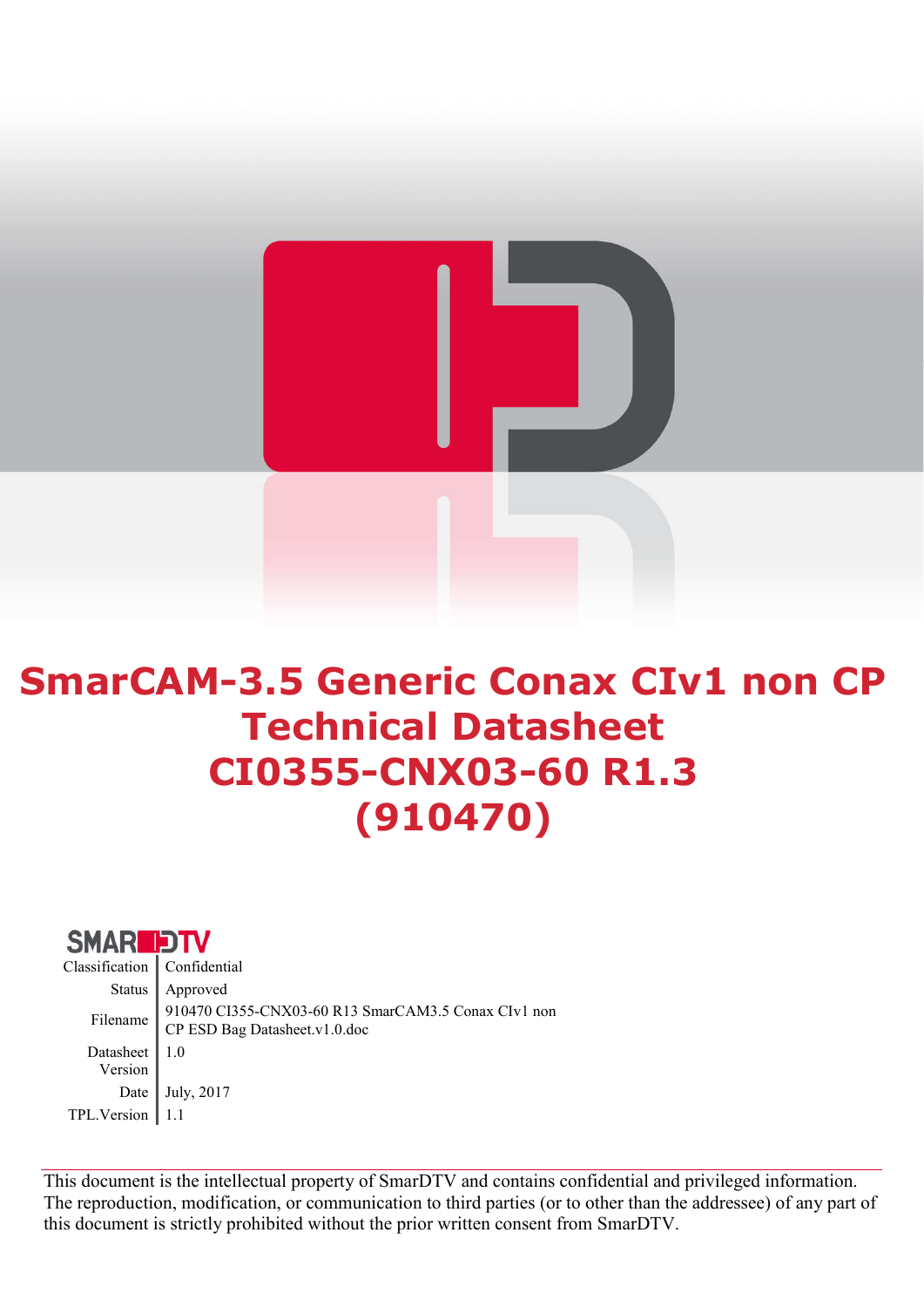

# - PURPOSE

The goal of this document is to give an overview of the capabilities of the SmarCAM-3.5 Generic Conax CI v1 Non Chipset Pairing Module.

This document describes the general hardware, software and physical characteristics of the module.

#### Product Version Datasheet version Description of changes **Author** Date 1.0 | 1.0 | Initial product version | EG | Jun 2015 1.1 | 1.1 | Software version updated | EG | Oct 2015 1.2 | 1.0 | Software version updated GME | Nov 2016 1.3 | 1.0 | Software version updated | GME | July 2017

## - DOCUMENT HISTORY

## - OVERVIEW

The SmarCAM-3.5 is an electronic card following the PC Card standard and fully compliant with the DVB CI and CI Plus specification.

This module combined with an ISO 7816 Smart Card provided by a CA Vendor is able to descramble the Transport Stream, without any support of the Set Top Box/IDTV demux.

The complete Transport Stream and miscellaneous Data flow between Set Top Box/IDTV and the CA module are exchanged through the Common Interface.

#### - Reference documents

|                   | <b>Title</b>           | <b>Description</b>                           | <b>Date</b>    |
|-------------------|------------------------|----------------------------------------------|----------------|
| $\lceil 1 \rceil$ | EN50221                | Common Interface Specifications for          | February 1997  |
|                   |                        | Conditional Access and other Digital Video   |                |
|                   |                        | Broadcasting Decoder Applications.           |                |
| $\lceil 2 \rceil$ | R206-001               | Guidelines for Implementation and Use of the | 1998           |
|                   |                        | Common Interface for DVB Decoder             |                |
|                   |                        | Applications                                 |                |
| $\lceil 3 \rceil$ | ISO 7816               | Information Technology Identification Card   | 1996           |
|                   |                        | Integrated Circuit Cards with contacts       |                |
| [4]               | <b>ETSI TS 102 006</b> | Digital Video Broadcasting Specification for | V1.2.1         |
|                   |                        | System Software Update in DVB Systems        | Oct 2002       |
| $\lceil 5 \rceil$ | SPE-1546001            | Packaging & Pallet Specification for CAM in  | Latest version |
|                   |                        | individual bags - 250 units                  |                |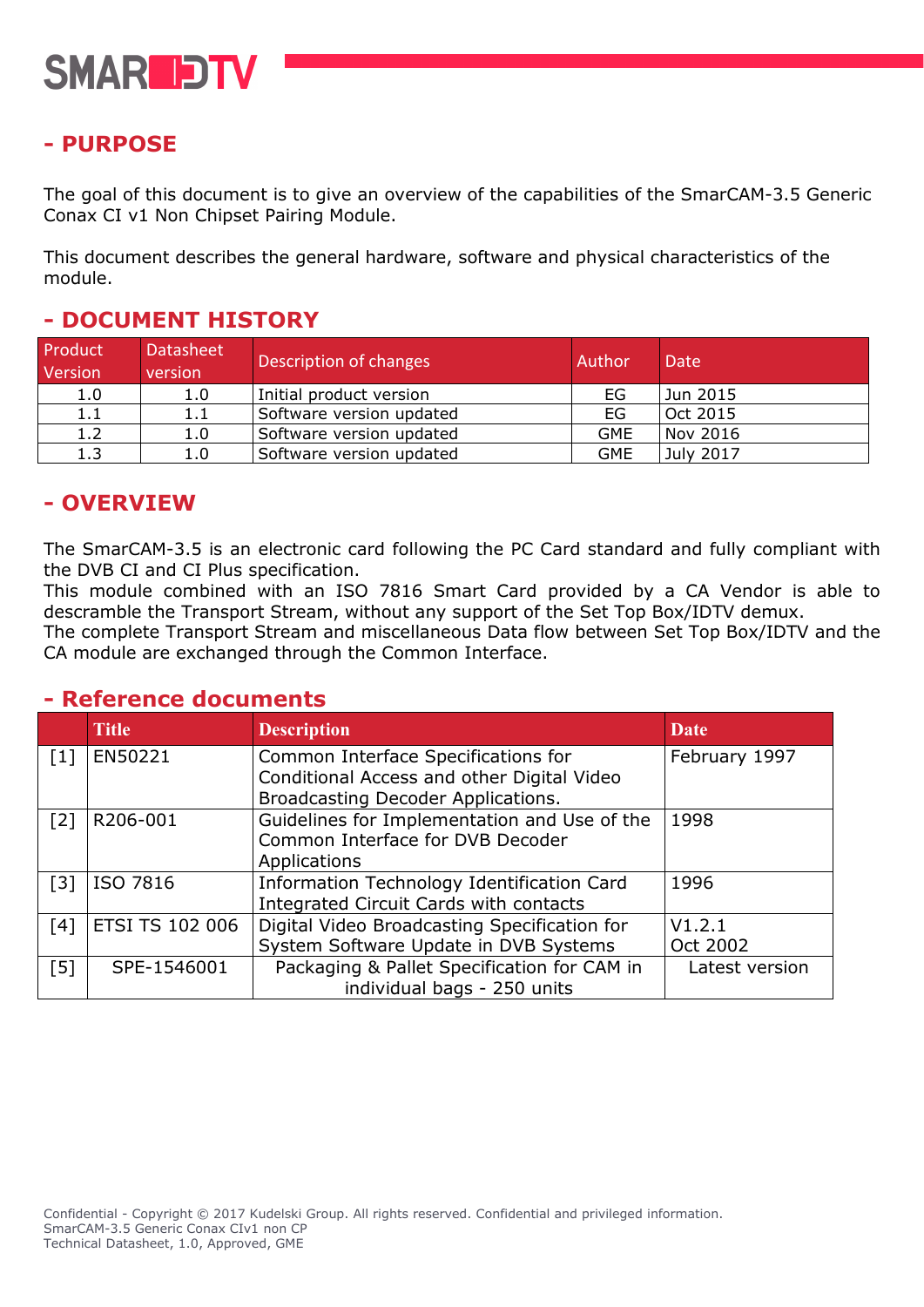

# - GENERAL DESCRIPTION

The SmarCAM-3.5 Secure Module architecture has been designed to follow security requirements of Conditional Access Vendors, operators and content providers. The system is based on the following chip sets, linked as detailed below:

"Secure Conditional Access Processor (CAP 102) "

"Serial/Parallel Flash memory (Flash)" *"*SDRAM*"*



## *State-of-the-Art Secure Conditional Access Chipset*

The "CAP 102" is a secure Conditional Access Processor designed to follow the latest CA vendors' requirements for chipsets.

Each CAP102 is programmed with a Unique Identifier, Unique keys provided by Conditional Access Vendor. All keys are securely fused inside the CAP102 so can't be overwritten.

The CAP102 debug interface is disabled by fuse for enhanced security.

The embedded security features offer new possibilities:

- Chipset pairing with the Conditional Access Smart Card
- Memory pairing with the Flash containing the SW libraries and applications.
- ◆ Secure boot loader (SHA-256 and RSA 2048)
- ◆ Secure startup with CA vendor public key
- Authentication mechanism
- ◆ Encryption of content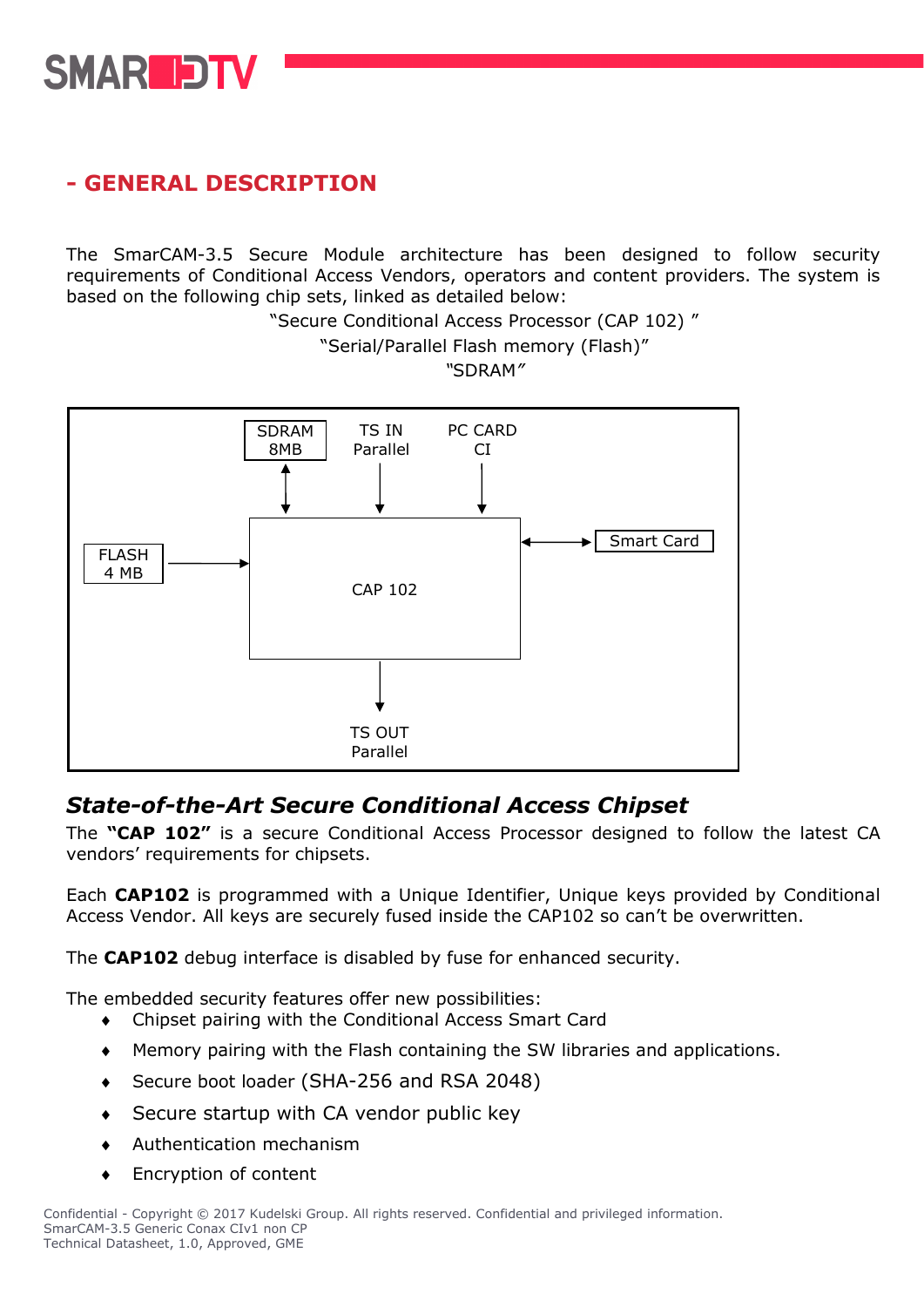

◆ SDRAM encryption

CAP102 is in charge of the real time transport streams processing (filtering and descrambling). It integrates DVB-CI interfaces and Transport Stream interfaces, Smart Card interface (capable of driving 2 Cards), SDRAM and flash memory interface. It is based around an ARC625, 32 bits RISC microprocessor.

# *Memory chipset*

The Flash memory is a 4MB flash memory issued from the computer market. Its size is widely enough to store the embedded software. Flash is mandatory to offer download capability.

The **SDRAM** is a 8 MB SDRAM memory dedicated to software copy, filter buffers, and dynamic allocation.

All three main chipsets (CAP102, Flash, and SDRAM) use BGA packages for an additional element of security protection. The SmarCAM-3.5 contains additional security elements such as the use of OTP Flash memory and a secure boot loader. These security elements help the SmarCAM-3.5 CAM to comply with the latest security requirements of leading Conditional Access Vendors

# - FEATURES

## *Hardware*

The CAP102 manages the initialization, the buffer size exchange protocol, and the commands exchange between the host and the SmarCAM-3.5 secure module.

The CAP102 provides additional system features for an Access Control module including:

Full DVB Support

#### *TS input Interface*

- o Serial or Parallel interface
- o Support up to 96 Mbit/s input streams
- o 5V tolerant input

#### *DeCiphering*

- Descrambles up to 32 Elementary Streams (Audio, Video, Data)
- DVB-CSA2
- DES/TDES 64 bits key length
- DES/TDES 192 bits key length
- AES 128 bits key length

#### *Filtering*

◆ 32 Programmable filters for filtering of packets as EMM/ECM/NIT

Confidential - Copyright © 2017 Kudelski Group. All rights reserved. Confidential and privileged information. SmarCAM-3.5 Generic Conax CIv1 non CP Technical Datasheet, 1.0, Approved, GME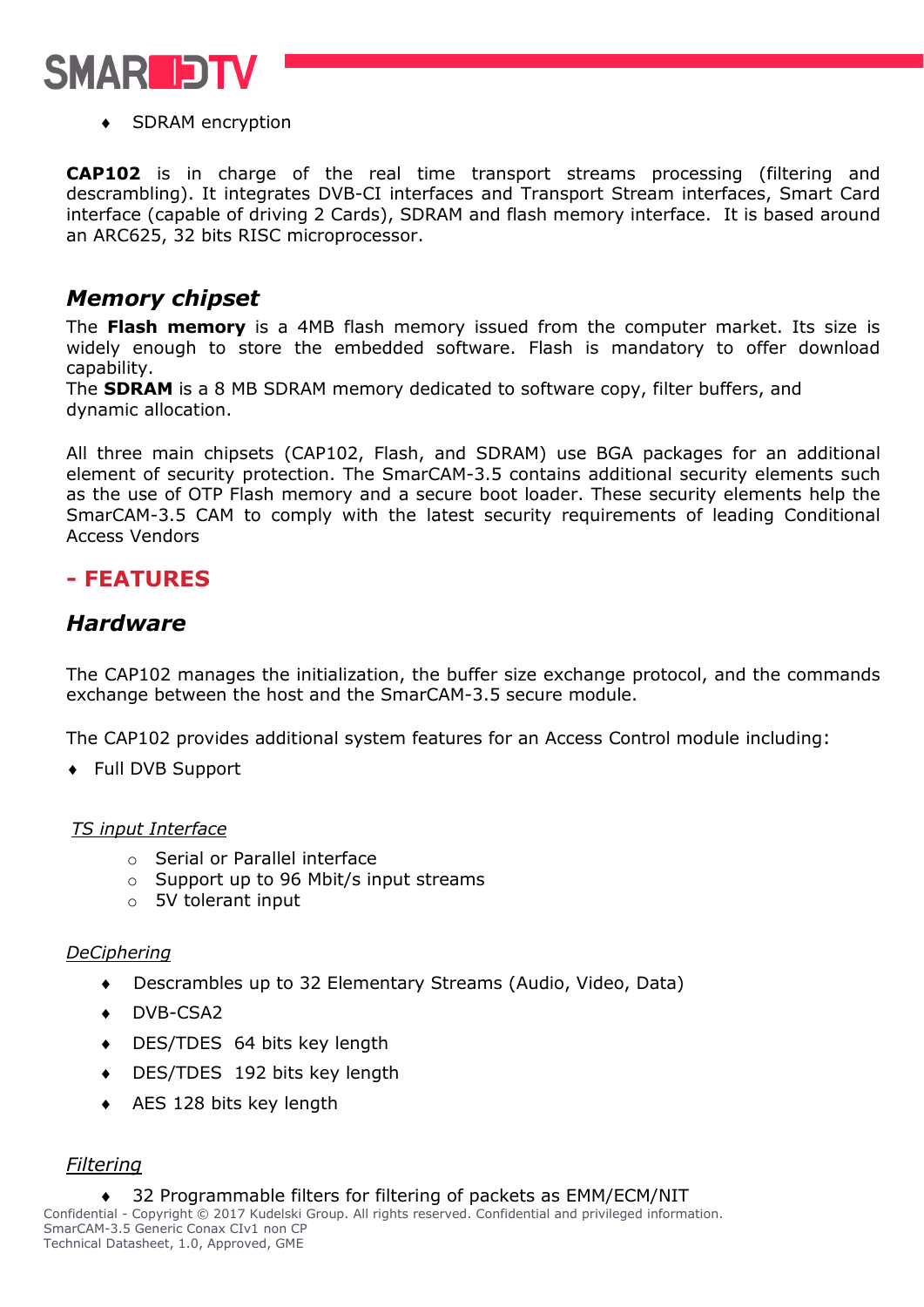# **SMARIDTV**

### *Smart Card interface*

- Standard ISO7816/EMV2000 universal interface
- T=0, T=1 and T=14 asynchronous protocol and synchronous protocol
- Data transfer from 9600bauds to 115 Kbauds
- Support Dual SmartCard

#### *Microprocessor unit*

- ◆ Structured around a 32 Bits RISC ARC625 core
- Running up to 200Mhz

#### *SDRAM Interface unit*

- Operates at 100MHz Universal interface
- ◆ 16 bits data, with support to up to 2x64Mbytes SDRAM

#### *SPI Interface for Flash*

- Support Motorola/TI and National Semiconductor protocols.
- Operating up to 33Mbit/s

#### *Miscellaneous*

◆ 3.3V and 5V tolerant on its inputs

#### *Security*

- ◆ BGA packaging of CPU and Flash
- OTP Flash memory
- ◆ Secure boot loader

# *Software*

- ◆ Full DVB CI: Resource manager, Application Information, CA support (CA\_PMT), MMI management, Date and Time
- Secured Download over the air compliant with Conax Secure Loader specification.

# *Module Characteristics*

#### *Power Consumption and Dissipation*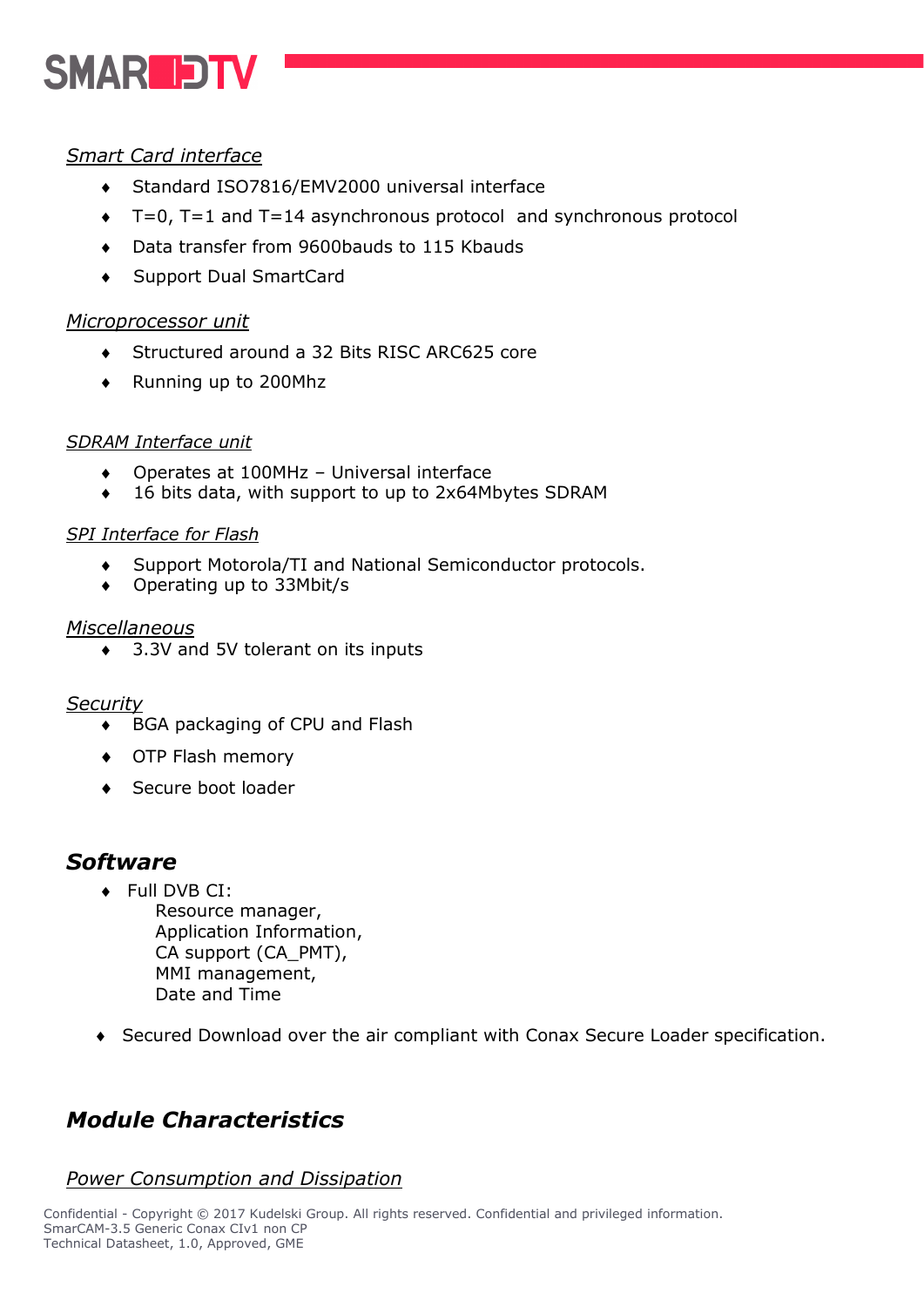

- The SmarCAM-3.5 secure module needs less than 300mA, while running CA applications and Smart Card dialogs.
- The power dissipation is reduced to approximately 1.25 W, to be dissipated on one of the metallic surface of the module casing.
- The module is compliant to CE standards (EN60065&EN60950) and requirements:
	- host functional and ambient temperature: +5 to +40°C
	- maximum ambient temperature around the PC-Card : +50°C

#### *SmarCAM-3.5 module durability*

- The module is specified for following number of operations:
	- PCMCIA Connector 10 000 cycles
	- Smart Card Connector 10 000 cycles
		-
	- Flash erase/program 10 000 cycles
	- Data Retention time 10 years
	- Expected MTBF 14 000 hours
		-
- Other components are specified to work more than 10 years in the normal temperature range.

#### *Module production quality*

Each Module is tested at our production facility.

#### *Module Qualifications and standards approvals*

- The product is CE compliant in the B category.
- All the test specifications are detailed in the following standards:
	- CEM immunity EN55024:1998
	- CEM emissions EN55022:1997

#### *Mechanical protection*

The metal housing is made of 0.18mm stainless steal, with a SmarDTV specific shape compliant with the PC-Card standard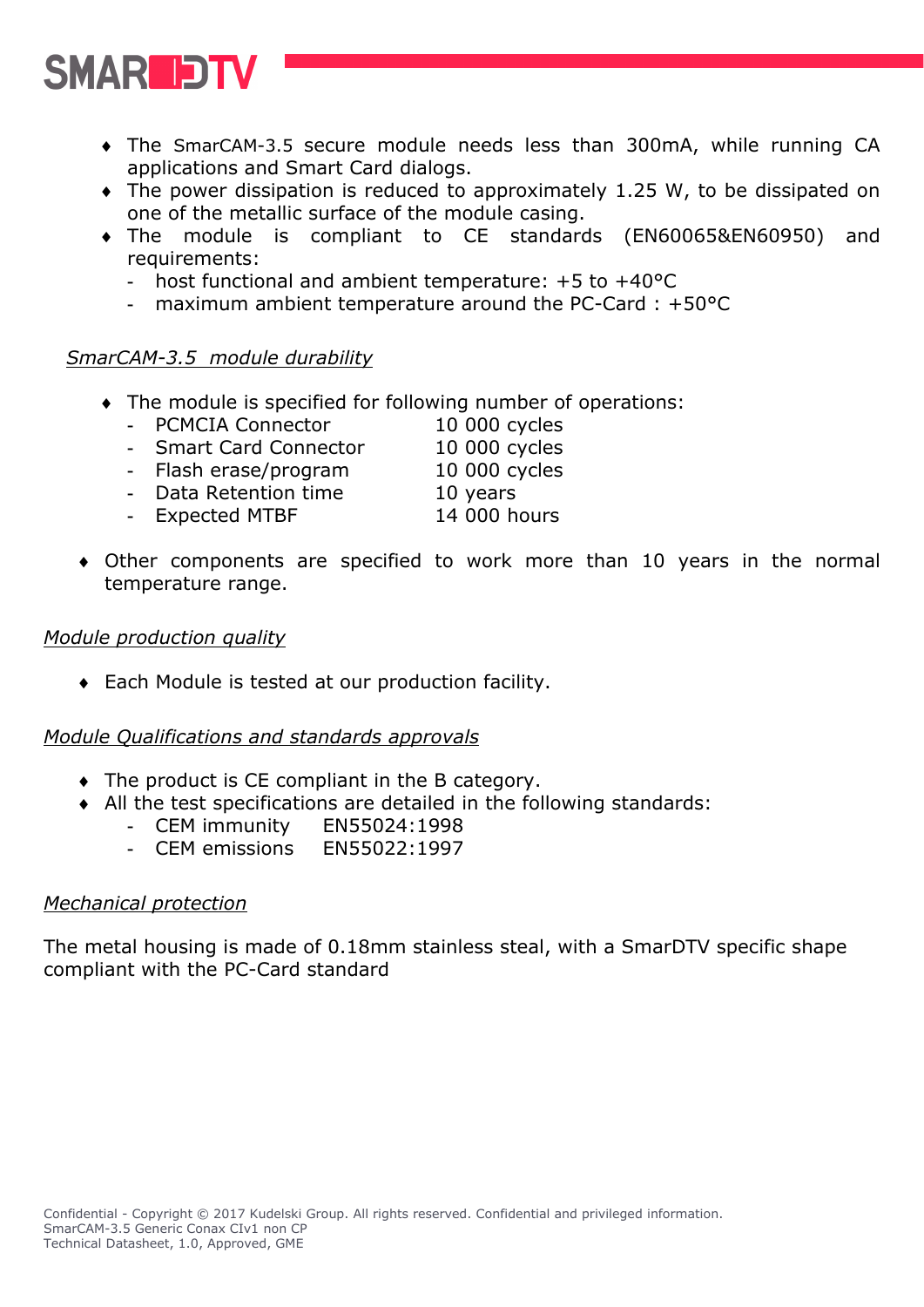

# *Hardware*

| <b>Hardware</b>           |               |
|---------------------------|---------------|
| <b>SmarDTV Platform</b>   | SmarCAM-3.5   |
| Physical Interface        | <b>PCMCIA</b> |
| Flash Memory              | 4MB           |
| <b>RAM Memory</b>         | 8MB           |
| SIM card slot (yes or no) | N٥            |

## *CAS Features*

| <b>Conditional Access features</b> |          |
|------------------------------------|----------|
| <b>Conditional Access System</b>   | Conax    |
| CAK version number(s)              | Contengo |
| Smart Card protocol                | $T=0$    |
| Pairing                            | ves      |
| Link protection                    | ves      |
| <b>PPV</b>                         | no       |
| Host data                          | no       |

## *Other Features*

| <b>Other features</b>             |                                                                                                                                                                                                                       |
|-----------------------------------|-----------------------------------------------------------------------------------------------------------------------------------------------------------------------------------------------------------------------|
| Multi-stream support              | No                                                                                                                                                                                                                    |
| HD support                        | ves                                                                                                                                                                                                                   |
| Multilingual support              | ves                                                                                                                                                                                                                   |
|                                   | Automatic (Default TV<br>language), English,<br>French, Swedish,<br>Norwegian, Danish,<br>Finnish, Italian, German,<br>Spanish, Dutch, Russian,<br>Ukrainian, Polish,<br>Hungarian, Chinese,<br>Romanian, Portuguese, |
| List of languages (default first) | Croatian, Serbian                                                                                                                                                                                                     |
| Customized messages               | ves                                                                                                                                                                                                                   |
| PIN Code management               | ves                                                                                                                                                                                                                   |
| <b>CIPlus version</b>             | N/A                                                                                                                                                                                                                   |
| CIv1 compatibility                | ves                                                                                                                                                                                                                   |

## *Software Version*

| Software release |                       |
|------------------|-----------------------|
| SW release date  | July $13^{th}$ , 2016 |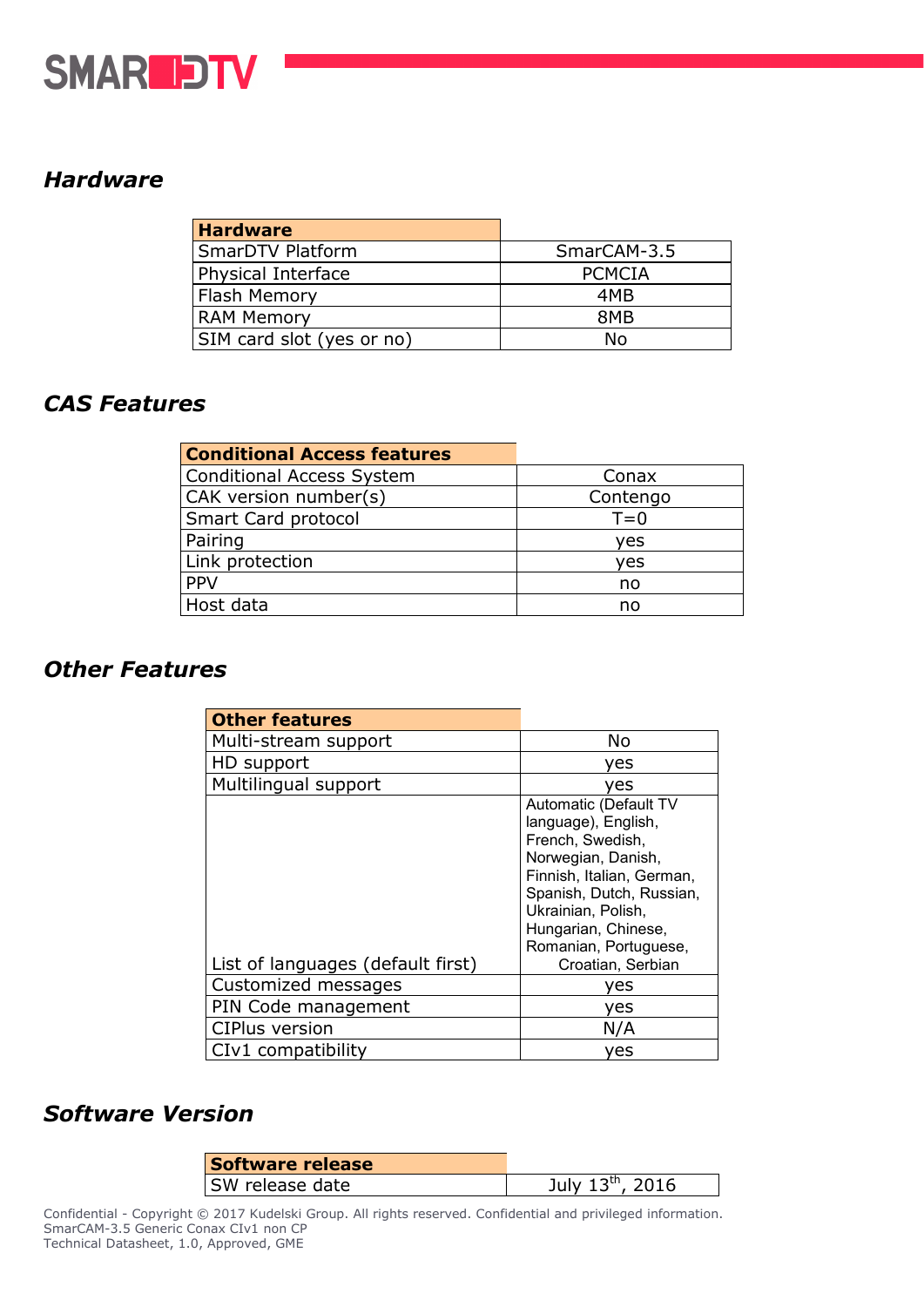

| SmarDTV SW version | 20.00.01.01.00.29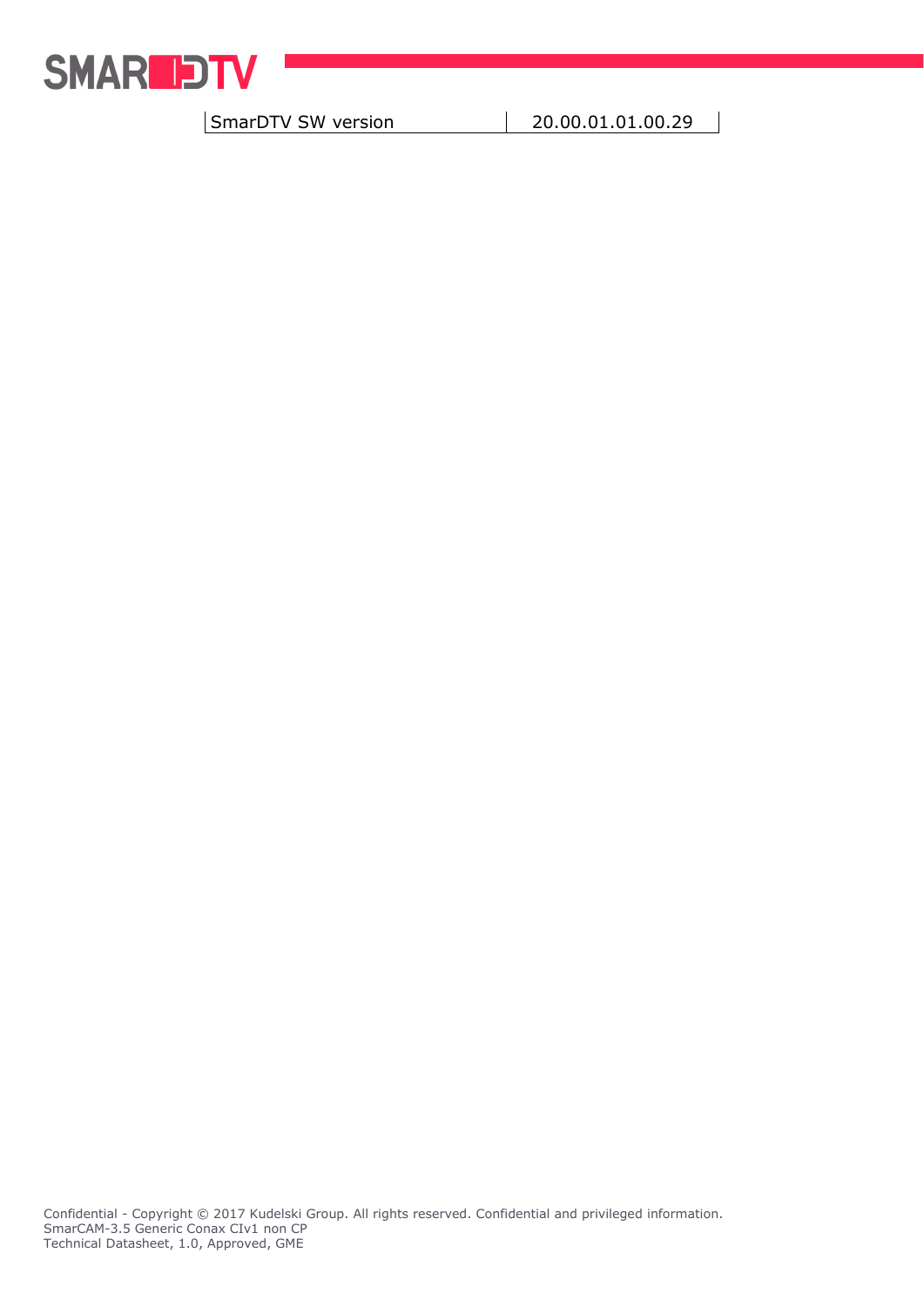# **SMARLDTV**

# PACKAGING AND LABEL

# *Top label:*



# *Bottom label:*



Confidential - Copyright © 2017 Kudelski Group. All rights reserved. Confidential and privileged information. SmarCAM-3.5 Generic Conax CIv1 non CP Technical Datasheet, 1.0, Approved, GME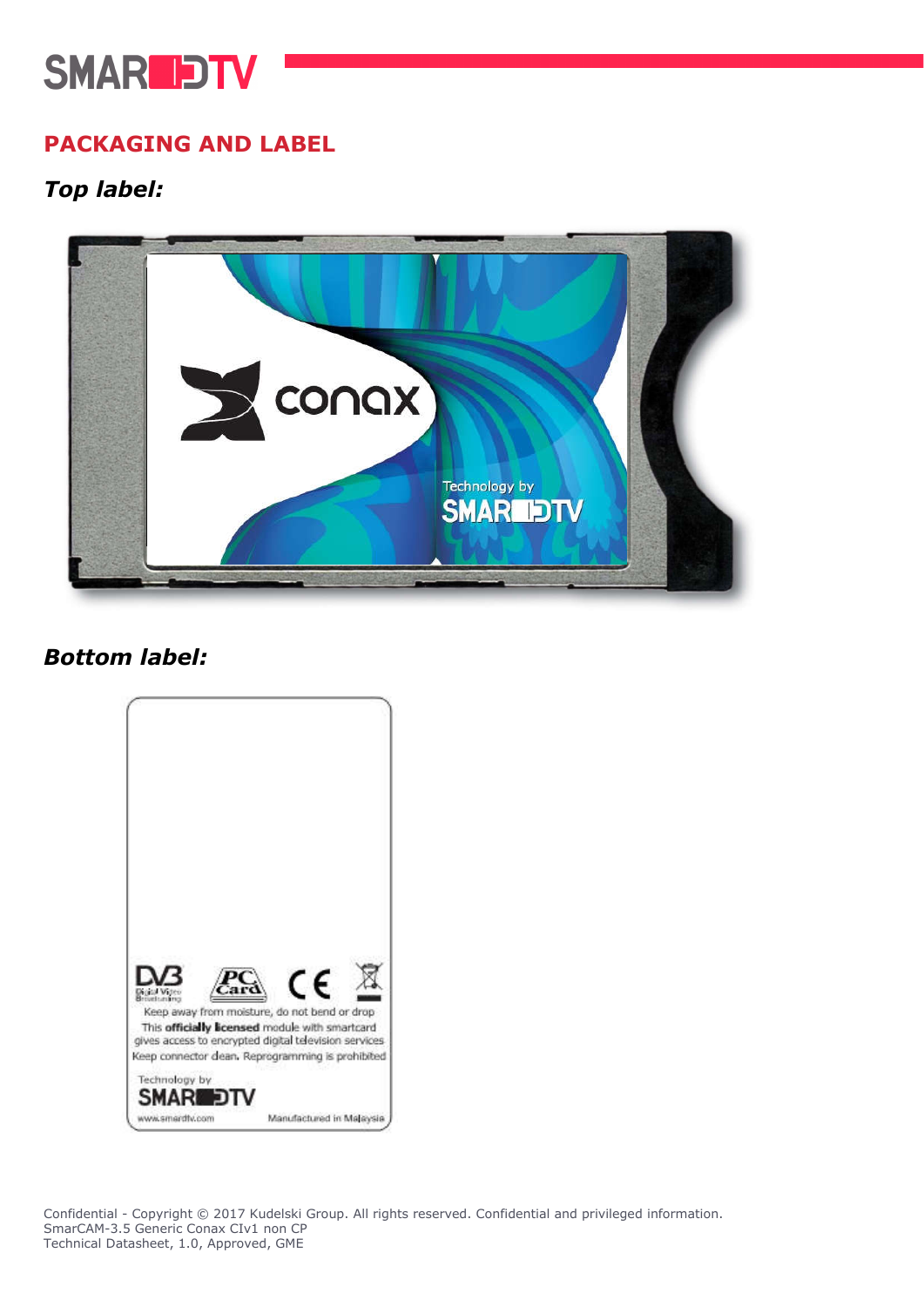# **SMARIDTV**

# SERIALIZATION PROCEDURE

Each module has the following, unique, serialization elements:

- SmarDTV Serial Number in the following, 14 digits format, with the corresponding barcode in the 128B standard:
	- o PPPPYYWWSNNNNN
	- $\circ$  PPPP = platform type
	- $\circ$  YY = production year on 2 digits
	- $\circ$  WW = production week number on 2 digits
	- $\circ$  S = manufacturing site
	- $\circ$  NNNNN= incremental number for each week
- SmarDTV Part Number or P/N, with Revision: CI0355-CNX03 R1.3

## **Example of the Serialization Procedure:**